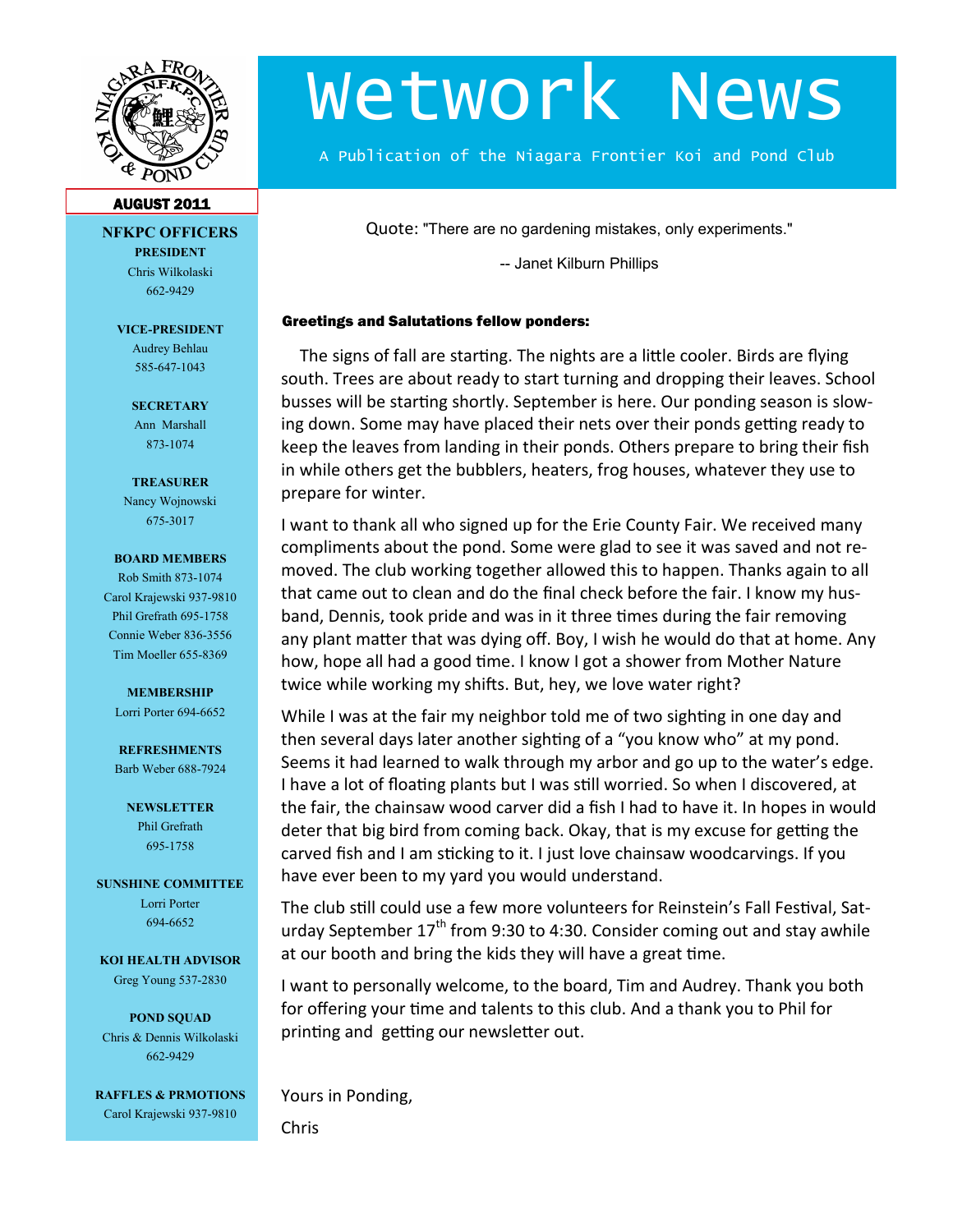

#### SEPTEMBER SPEAKER

Our speaker for September will be Jim Daulerio. He is part of the Splash Marketing Team. Splash Marketing represents water garden manufacturers of the Northeast and Mid Atlantic United States for over nine years. Some of the companies they represent are: Firestone Specialty Products, Easypro Pond Products, and Kasco Marine.

Jim will be talking about closing a pond. Many of us know how to close our ponds but it is always good to have a refresher. He will be showing us some of the newest products out there for our Ponds.

Jim has come recommended from Mike at Ulbrich's Garden Center. Thank you Carol Krajewski for arranging this speaker.

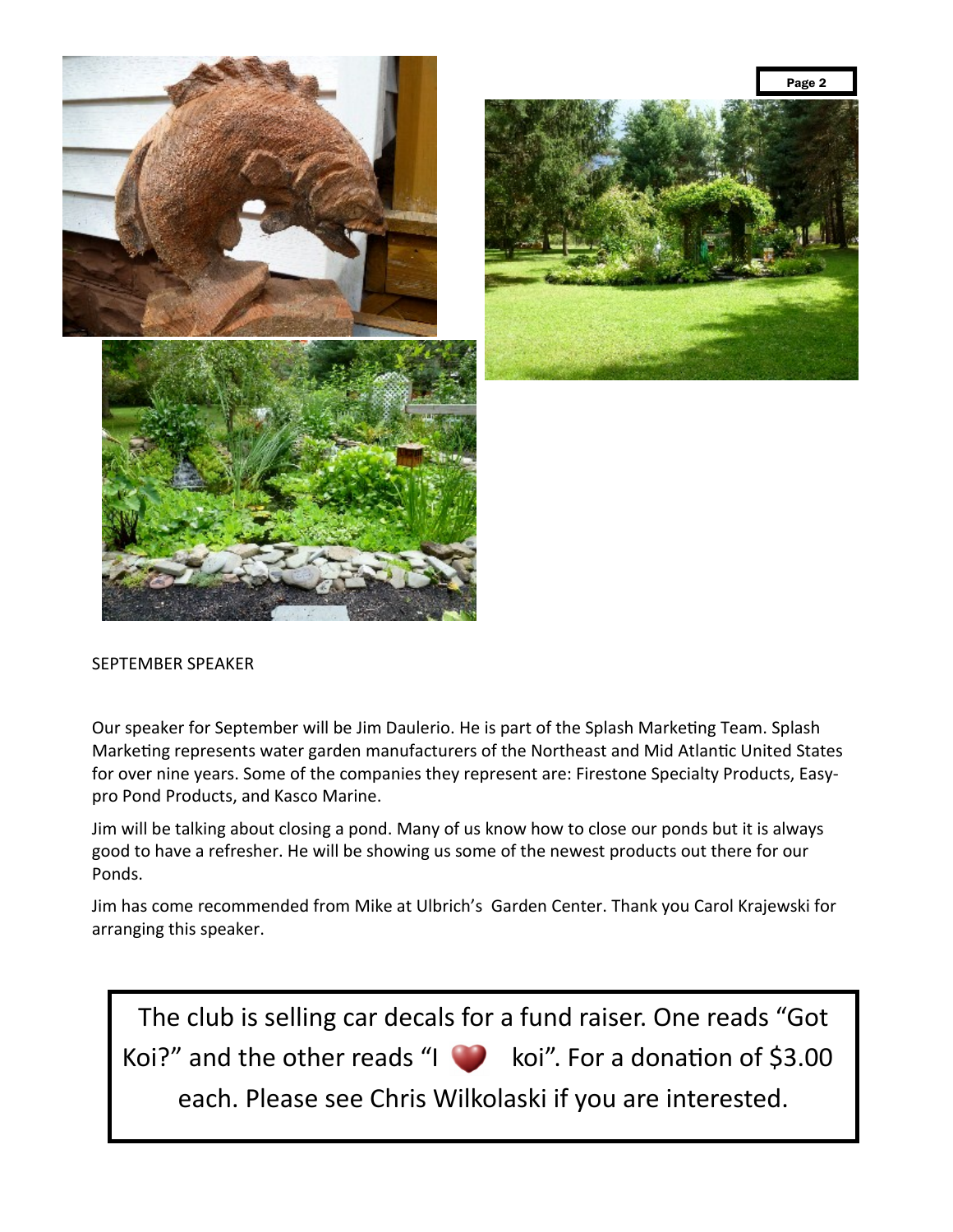#### **Sunshine**

If you are aware of a member experiencing a " Life Event" in their family such as weddings, birth announcements, illness, surgery or death, please contact Lorri Porter at 694-6652



11500 Broadway . Alden, New York 14004 Phone: (716) 937-7742 Fax: (716) 937-7748 Visit Us At: www.ulbrichs.com





**Next Board of Directors Meeting— September 29th at 7:30 PM**

**At the home of Nancy Wojnowski**

**3995 Clinton St. West Seneca, NY**

**All members are welcome to attend**

**RSVP to Nancy at 675-3017**

### Refreshments for 2011

If you would like to bring refreshments to a meeting, you will be reimbursed for expenses for up to \$45.00 (receipts must be turned into Nancy)

General info:

8-9 bottles of pop, some diet

Any refreshments or snacks of your choice: Cheese & Crackers, veggies, fruit, chips, dip, pepperoni, salad, jello, cookies, cake, brownies, etc.

We do not have use of any kitchen supplies, so you may need to bring serving utensils, trays, bowls, baskets, knives, or whatever is needed to serve your type of refreshments

The club will provide:

Coffee, hot cups, creamer, sugar, small plates, paper cups, plastic silverware, napkins

If you have any questions or would like to volunteer:

please contact Barbara Weber 688-7924

SEPT. Mary O'Connor

OCT. Carol Filipski, Elaine Sitarek Annette short

NOV. Sandy Crawford

**Dec. Annual Party**

PAGE 3